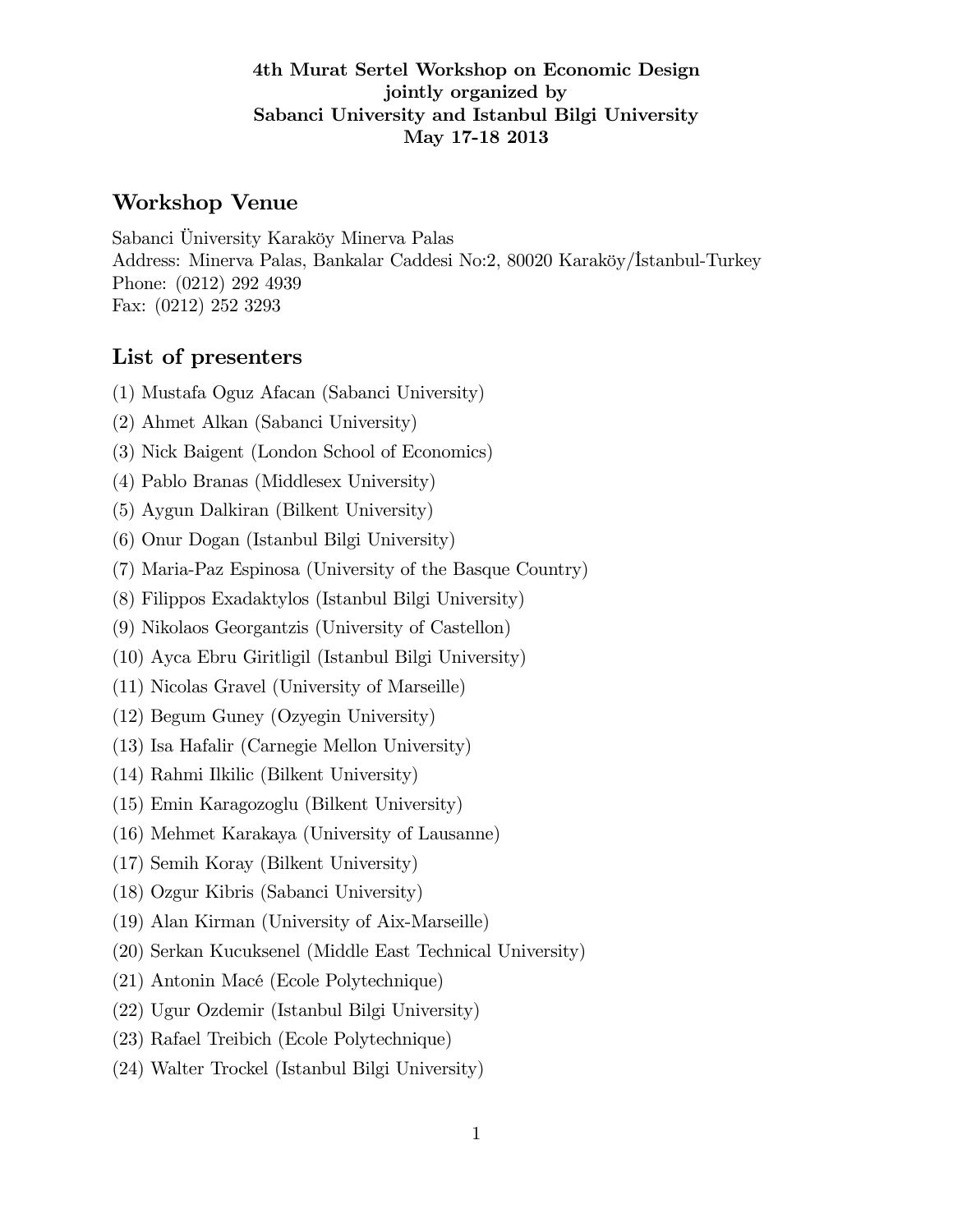# Program

# Friday May 17

9:30-9:45 Workshop opening

## 9:45-10:45 Implementation

- Serkan Kucuksenel (Middle East Technical University) "Implementation of the maximum sustainable yield under an age-structured Model"

- Semih Koray (Bilkent University) "Implementation and monotonicity revisited in the light of rights structures"

# $10:45-11:00$  Coffee break

# 11:00-12:30 Game Theory

- Emin Karagozoglu (Bilkent University) "A Minimally altruistic refinement of Nash equilibrium"

- Aygun Dalkiran (Bilkent University) "Common knowledge and state-dependent equilibria"

- Walter Trockel (Istanbul Bilgi University) "Discrete Raiffa again: A comparison of existing axiomatizations"

# 12:30-14:00 Lunch

# 14:00-15:00 Political Economy I

- Nick Baigent (London School of Economics) "Aggregate violence"

- Ugur Ozdemir (Istanbul Bilgi University) "Measuring polarization"

# 15:00-15:15 Coffee break

## 15:15-16:15 Decision Theory

- Begum Guney (Ozyegin University) "Aspiration-based decision making"

- Nicolas Gravel (University of Marseille) "Conditional expected utility criteria for decision making under ignorance or objective ambiguity"

## 16:15-16:30 Coffee break

## 16:30-18:00 Matching and Networks

- Rahmi Ilkilic (Bilkent University) "Incentive compatible trade on networks"

- Mustafa Oguz Afacan (Sabanci University) "Enrollment manipulations in school choice"

- Ahmet Alkan (Sabanci University) "Pairing games and markets"

## 19:30 Dinner